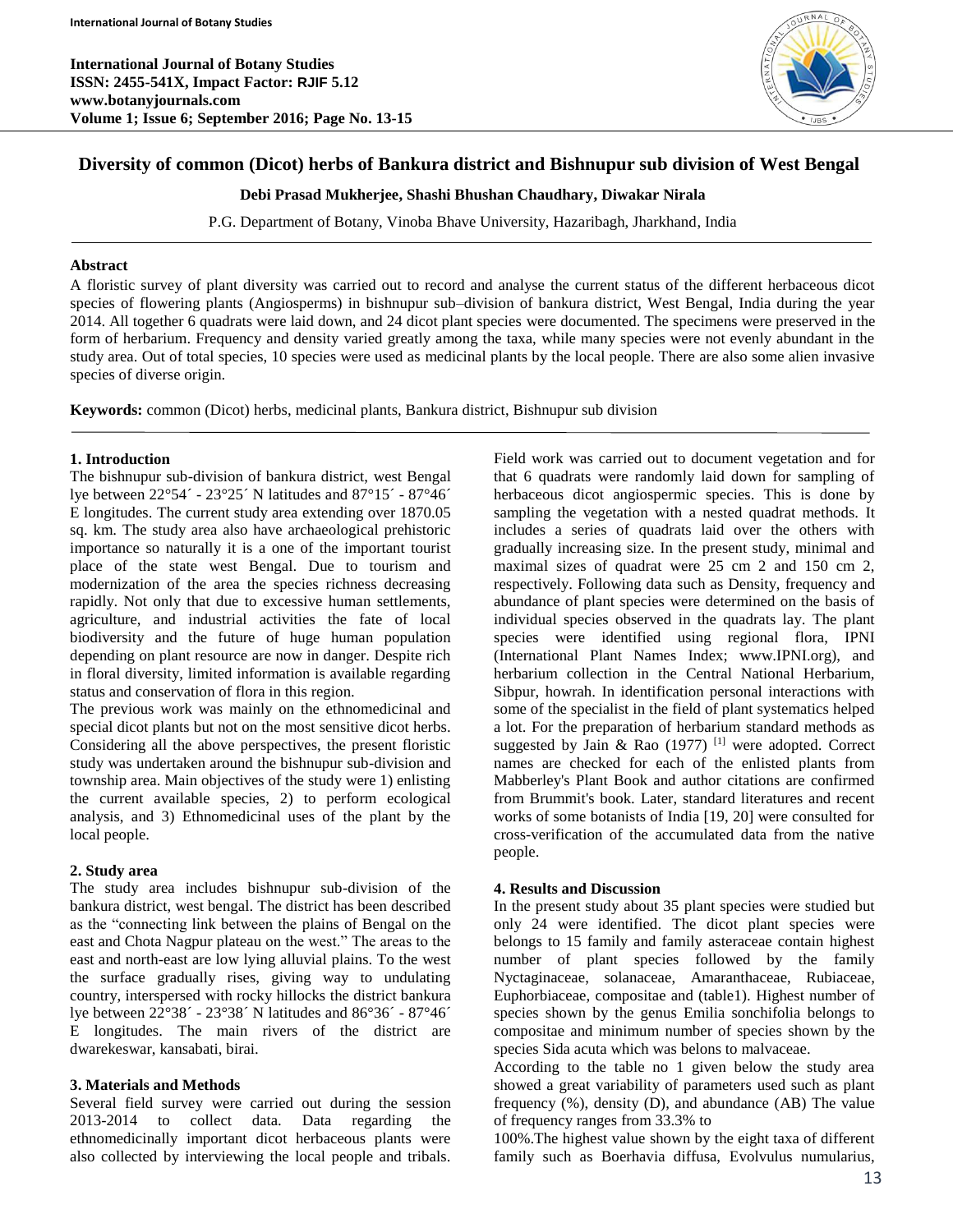#### **International Journal of Botany Studies**

Oldelandia corymbosa, Amaranthus spinosus, Tridex procumbens, Senna tora, Achyranthes aspera and Argemone Mexicana. The lowest frequency value shown by the two taxa such as Sida acuta and Peperomia pellucida. The highest density shown by the genera Emilia sonchifolia and the lowest by Sida acuta. The flowering in most of the given species starts between January to march but fruting period varies from species to species. Out of 24 taxa, ten plants were used as medicinal purposes such as cough and cold, diarrhea, as a tonic and as a vegetables for example tender leaves of Amaranthus spinosus L. have been used as vegetables The importance of traditional knowledge in conservation of local biodiversity resources have widely been recognized (Antons, 2010).

| Table 1: Number, frequency (F), density (D) and abundance (AB) of plants in square quadrat methods (minimum: 25 sq cm and maximum: |
|------------------------------------------------------------------------------------------------------------------------------------|
| 150 sq cm), data collected from selected study site and 6 quadrats are studied $(Q1-6)$                                            |

| S.<br>No.      | <b>Botanical name with family</b>                | Number of individuals of species in<br>various quadrats. |                |                |                |                |                |                | <b>Total points of</b> | <b>Density</b> | Frequency $(\% )$ |          |                    |
|----------------|--------------------------------------------------|----------------------------------------------------------|----------------|----------------|----------------|----------------|----------------|----------------|------------------------|----------------|-------------------|----------|--------------------|
|                |                                                  | Q1                                                       | Q <sub>2</sub> | Q3             | <b>O4</b>      | Q <sub>5</sub> | Q6             | Total(a)       | occurrence(b)          | $D=a/6$        | $F=(b/6)x100$     | $AB=a/b$ | Frequency<br>class |
| $\mathbf{1}$   | Peperomia pellucida,<br>piperaceae               | $\mathbf{1}$                                             |                | $\overline{2}$ | 6              | 5              | 8              | 22             | 5                      | 3.66           | 83.33             | 4.4      | D                  |
| $\overline{c}$ | Antigonon leptopus,<br>Polygonaceae.             |                                                          | 3              | $\overline{4}$ | 5              | 5              | 11             | 28             | 5                      | 4.66           | 83.33             | 5.6      | D                  |
| 3              | Mirabilis jalapa,<br>Nyctaginaceae               |                                                          | $\mathbf{1}$   | $\overline{2}$ | $\overline{4}$ | 6              | $\tau$         | 20             | 5                      | 3.33           | 83.33             | 4.0      | $\mathbf D$        |
| $\overline{4}$ | Aerva lanata,<br>Amarantheceae                   |                                                          | $\overline{c}$ | $\mathfrak{2}$ | 5              | 5              | $\tau$         | 21             | 5                      | 3.5            | 83.33             | 5.2      | D                  |
| 5              | Boerhavia diffusa,<br>Nyctaginaceae              | 3                                                        | 3              | 3              | 5              | 6              | 11             | 31             | 6                      | 5.16           | 100               | 5.16     | $\mathbf E$        |
| 6              | Sida acuta (Burm. f.),<br>Malvaceae              |                                                          |                |                | 1              |                | 1              | $\overline{2}$ | $\overline{c}$         | 0.33           | 33.33             | 1.0      | A                  |
| $\overline{7}$ | $Evolvulus$ numularius $(L)$ .<br>Convolvulaceae | $\mathbf{1}$                                             | $\overline{2}$ | 6              | $\overline{7}$ | 9              | 12             | 37             | 6                      | 6.16           | 100               | 6.16     | $\mathbf E$        |
| 8              | Oldanlandia corymbosa. (L).<br>Rubiaceae         | $\mathbf{1}$                                             | 2              | $\tau$         | $\tau$         | $\overline{7}$ | 9              | 33             | 6                      | 5.5            | 100               | 5.5      | E                  |
| $\mathbf{Q}$   | Cleome viscosa. (L).<br>Cleomaceae               | $\mathbf{1}$                                             |                | $\mathbf{1}$   |                | $\overline{c}$ | $\overline{c}$ | 6              | $\overline{4}$         | 1.0            | 83.33             | 1.5      | $\mathbf D$        |
| 10             | Amaranthus spinosus,<br>Amarantheceae            | $\mathbf{1}$                                             | $\mathbf{1}$   | $\mathbf{1}$   | $\mathbf{1}$   | $\overline{2}$ | 3              | 9              | 6                      | 1.5            | 100               | 1.5      | E                  |
| 11             | Senna tora (L). (Roxb)<br>Fabaceae               | $\mathbf{1}$                                             | 3              | 6              | $\overline{7}$ | $\tau$         | 8              | 32             | 6                      | 5.3            | 100               | 5.3      | $\mathbf E$        |
| 12             | Physalis minima,<br>Solanaceae                   |                                                          |                | $\mathbf{1}$   |                |                | 3              | $\overline{4}$ | $\overline{2}$         | 0.66           | 33.33             | $2.0\,$  | A                  |
| 13             | Achyrathes aspera. L. M,<br>Amaranthaceae        | $\overline{4}$                                           | $\overline{4}$ | $\overline{4}$ | 5              | 6              | 8              | 33             | 6                      | 5.5            | 100               | 5.5      | $\mathbf E$        |
| 14             | Aerva lanata. L. Juss.<br>Amarantheceae          |                                                          |                | $\mathbf{1}$   | $\overline{2}$ | 3              | 5              | 11             | $\overline{4}$         | 1.8            | 66.66             | 2.7      | $\mathsf{C}$       |
| 15             | Centella asiatica. L. Urban.<br>Apiaceae         |                                                          |                |                | $\mathbf{1}$   | 3              | 5              | 9              | 3                      | 1.5            | 50                | 3.0      | $\mathbf C$        |
| 16             | Tridex procumbens. L.<br>Asteraceae              | 1                                                        | 5              | 5              | 6              | 8              | 10             | 35             | 6                      | 5.8            | 100               | 5.8      | E                  |
| 17             | Argemone Mexicana. L.<br>Papaveraceae            | $\overline{c}$                                           | 5              | $\overline{7}$ | 8              | 8              | 12             | 42             | 6                      | 7.0            | 100               | 7.0      | E                  |
| 18             | Andrographis peniculata.<br>Burm. f. Acanthaceae |                                                          |                | $\overline{2}$ | $\mathbf{1}$   |                | 3              | 6              | 3                      | 1.0            | 50                | 2.0      | $\mathbf B$        |
| 19             | Ageratun conyzoides (L).<br>Asteraceae           |                                                          |                | $\mathbf{1}$   | 3              | 3              | $\overline{4}$ | 11             | $\overline{4}$         | 1.8            | 66.66             | 2.7      | $\mathbf C$        |
| 20             | Amaranthus viridis.<br>Amaranthaceae.            |                                                          |                |                | $\mathbf{1}$   | $\mathbf{1}$   | 3              | 5              | 3                      | 0.8            | 50                | 1.6      | $\bf{B}$           |
| 21             | Crysanthemum coronarium. L.<br>Asteraceae        |                                                          |                | $\mathbf{1}$   | $\mathbf{1}$   | $\overline{2}$ | 3              | $\tau$         | $\overline{4}$         | 1.1            | 66.66             | 1.7      | $\mathbf C$        |
| 22             | Croton bonplandianum. L.<br>Euphorbiaceae        |                                                          | $\mathbf{1}$   | $\overline{4}$ | 5              | 10             | 12             | 32             | 5                      | 5.33           | 83.33             | 6.4      | $\mathbf D$        |
| 23             | Mimosa pudica. L.<br>Fabaceae                    |                                                          |                | 3              | 5              | $\tau$         | 9              | 24             | $\overline{4}$         | 4.0            | 66.66             | 6.0      | $\mathbf C$        |
| 24             | Emilia sonchifolia,<br>Compositae                |                                                          | $\mathbf{1}$   | $\tau$         | 8              | 15             | 20             | 51             | 5                      | 8.5            | 83.33             | 10.2     | $\mathbf D$        |

#### **5. Conclusion**

The present study represents the impact of tourism and industrialization on dicot floral diversity of bishnupur subdivision of bankura district, west Bengal. The climate and habitat of the area changing very rapidly along with the extinction of dicotylednous herbaceous angiospermic plant species. The number of commonly available wild species decreasing rapidly according to the author and tribal people of that area. According to the table it was proved that the number of respective taxa was less than normal. This is the one of the aim of the survey along with the study of the taxonomic characters of the taxa. The study also reveald that